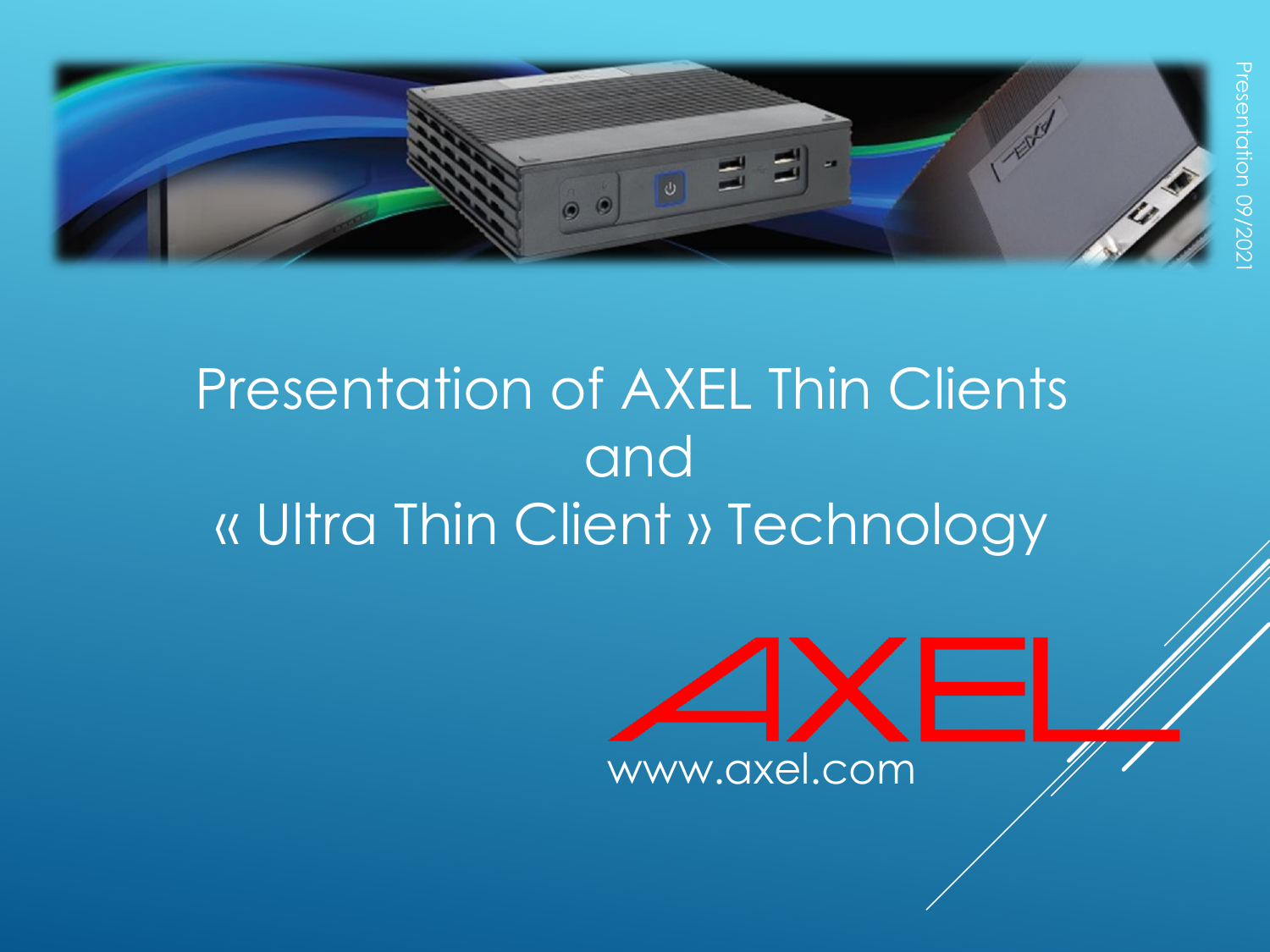

### **A True Technical Approach**

**Axel design and manufacture innovative TCP/IP based Thin Client Terminals for Windows/Citrix, Unix/Linux and AS/400 environments.**

**Axel products are unique in having no embedded operating system - setting a new benchmark for cost against performance, ease of use and reliability.**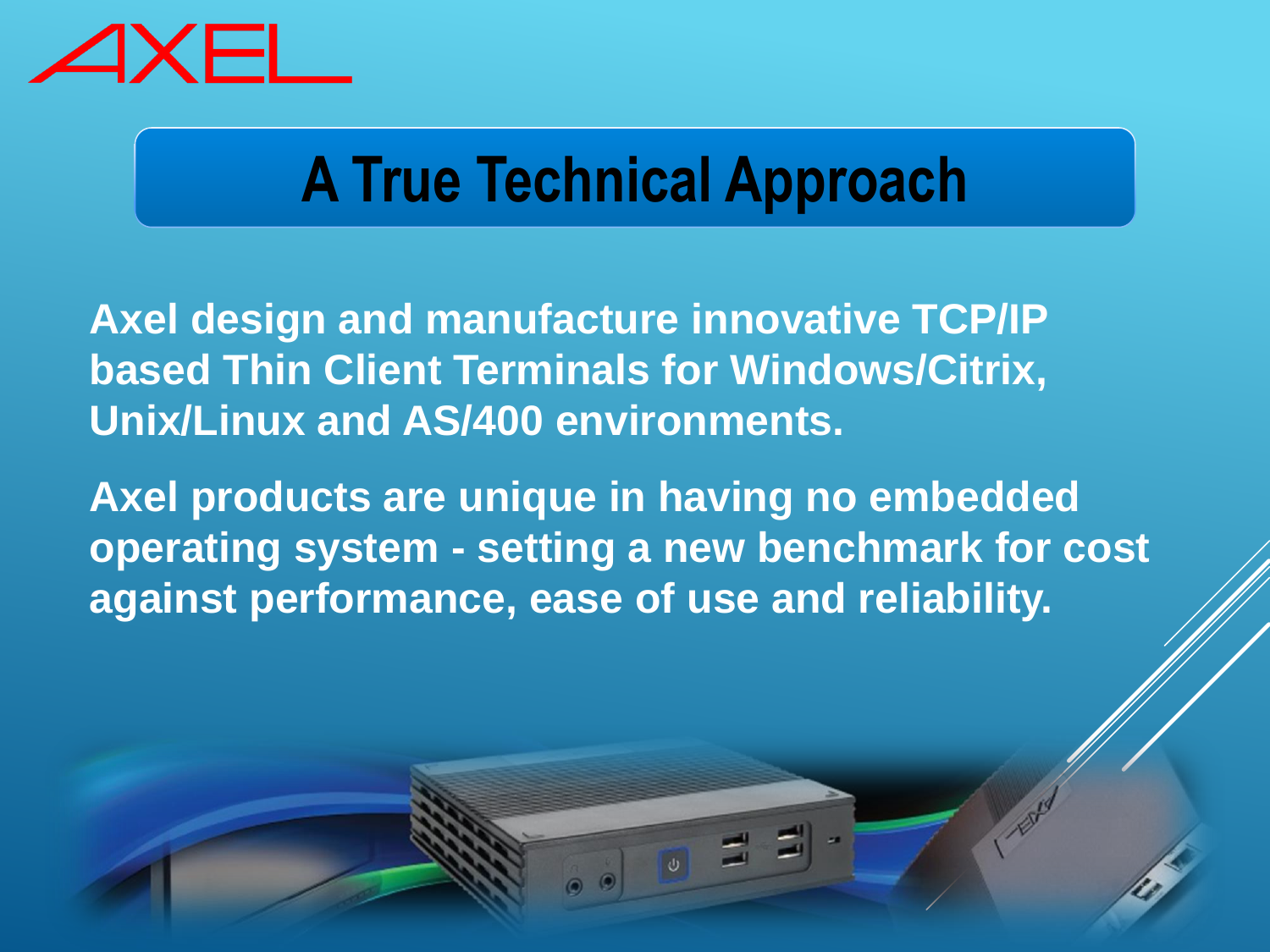

#### **Our difference…**

**Most thin clients are based on PC technology, (embedded Windows or Linux) which add unnecessary complexity, cost and security vulnerabilities**

**Axel's Ultra Thin Client technology removes the operating system leaving all the resources of the hardware for the connection protocol (RDP/ICA)**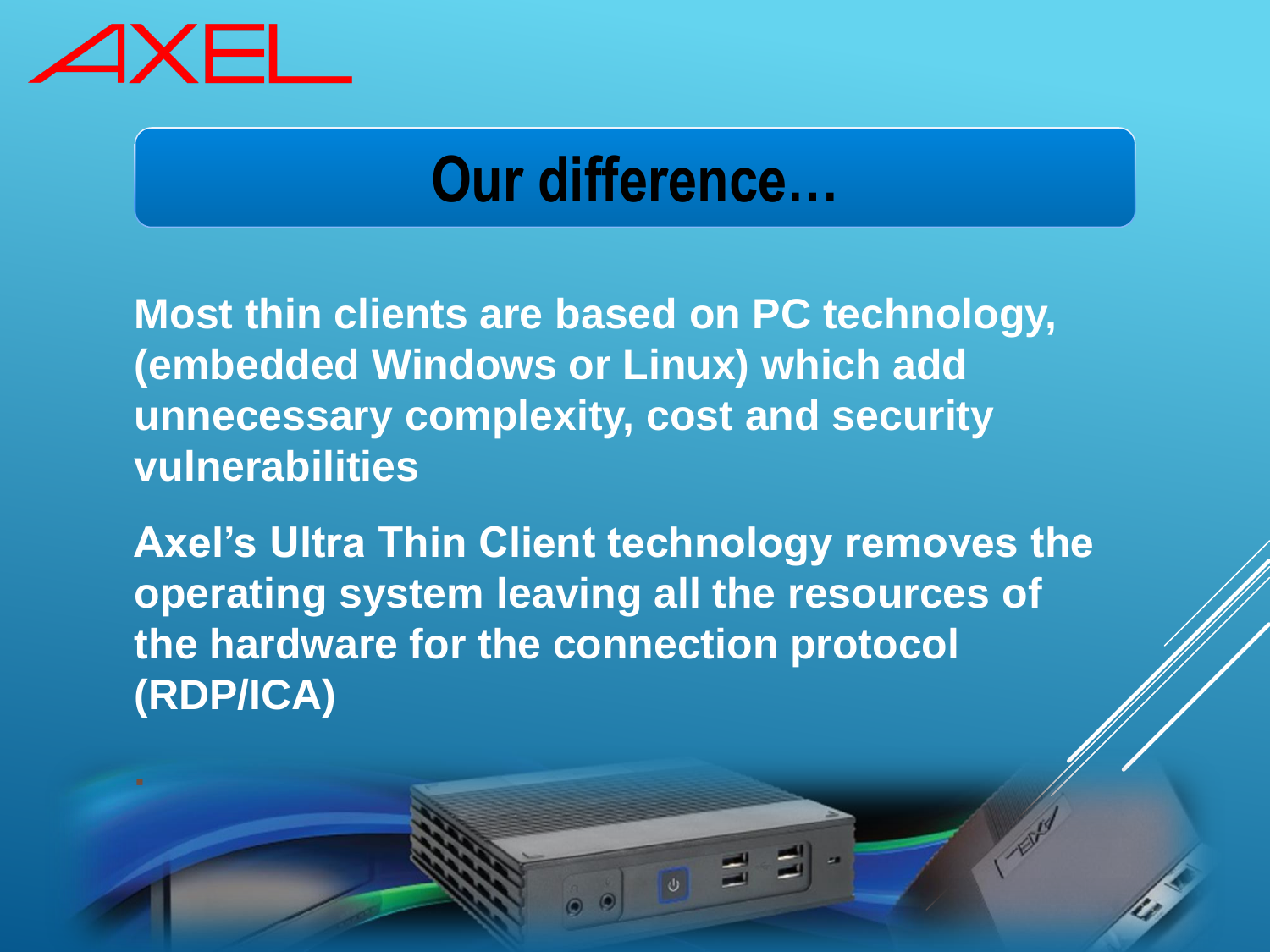

## **Ultra-Thin Client Technology**

#### *Other Thin Client: PC-like architecture based on Windows or Linux*



#### *AXEL Ultra-Thin Client: optimized architecture*

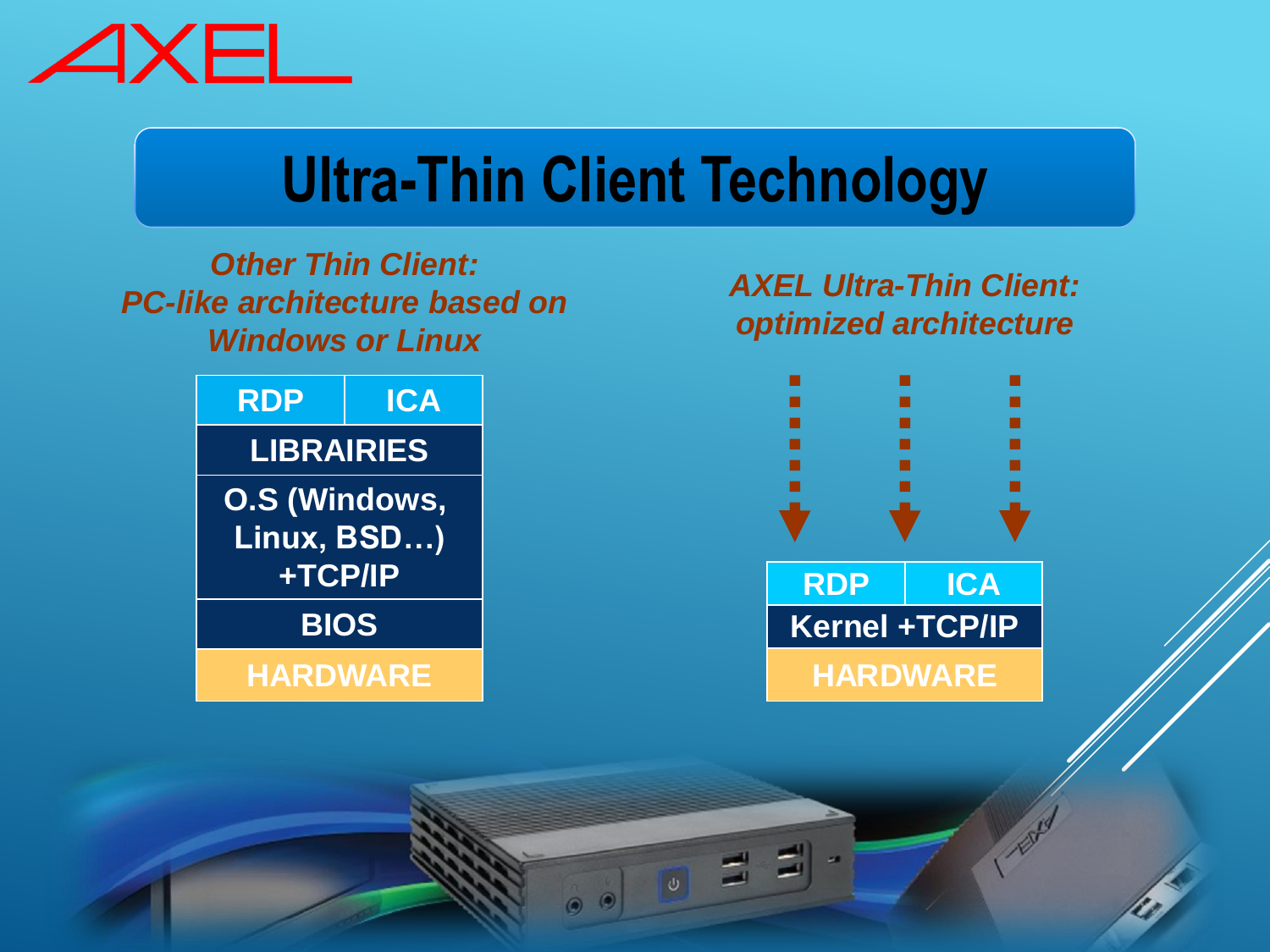

# **Ultra-Thin Client Technology**

#### ✓ **Dedicated hardware**

- ➢ **No bios and No Operating System**
- ➢ **Instant booting**
- ➢ **Low power consumption**
- ✓ **Axel developed firmware**
	- ➢ **Potential for bespoke developments**
	- ➢ **Maximizes efficiency of the hardware**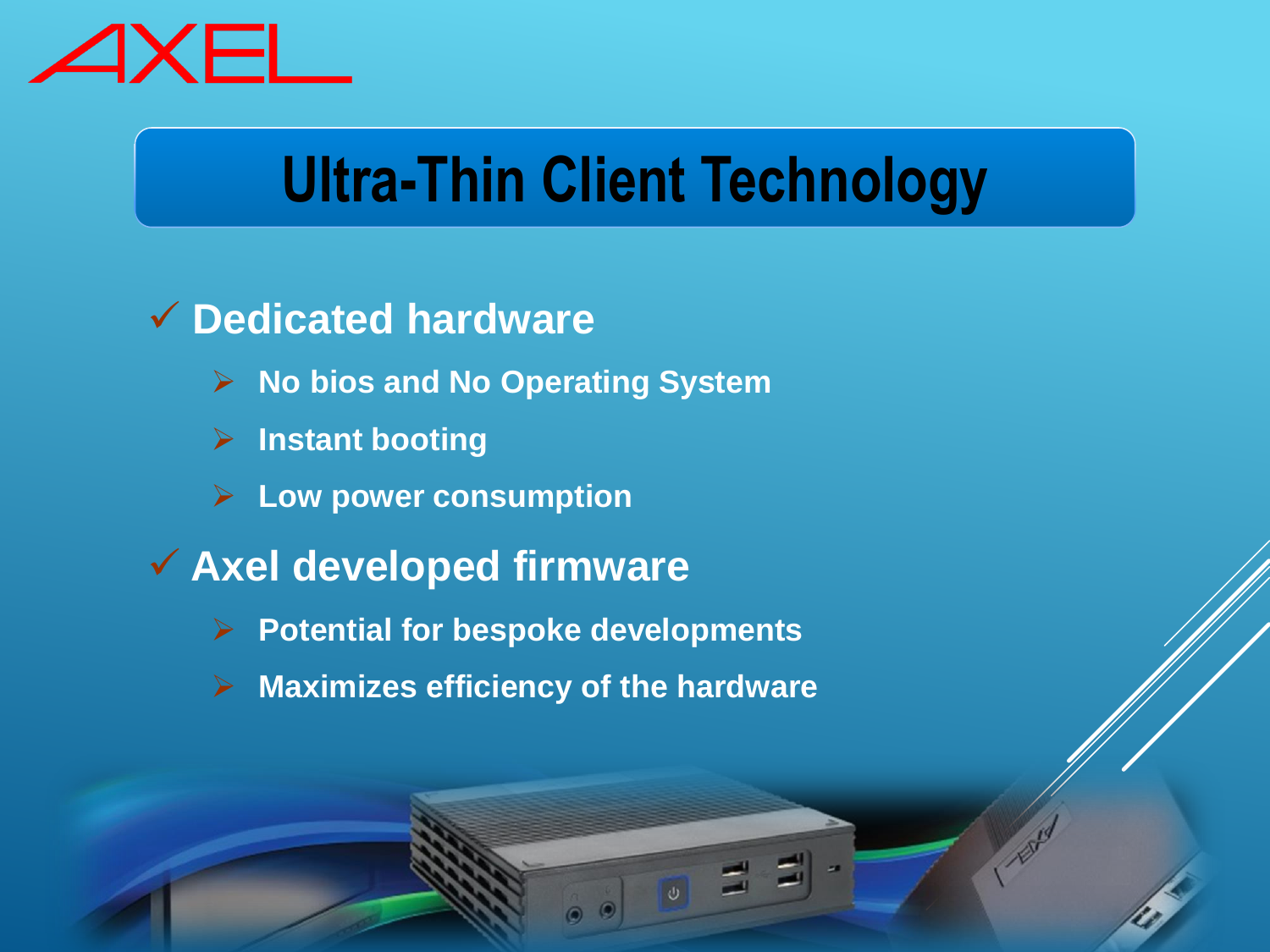

## **Ultra-Thin Client Technology**

#### ✓**Dedicated firmware**

- ➢ **Zero virus vulnerability**
- ➢ **Optimized for Axel hardware platforms**
- ➢ **Potential for bespoke developments**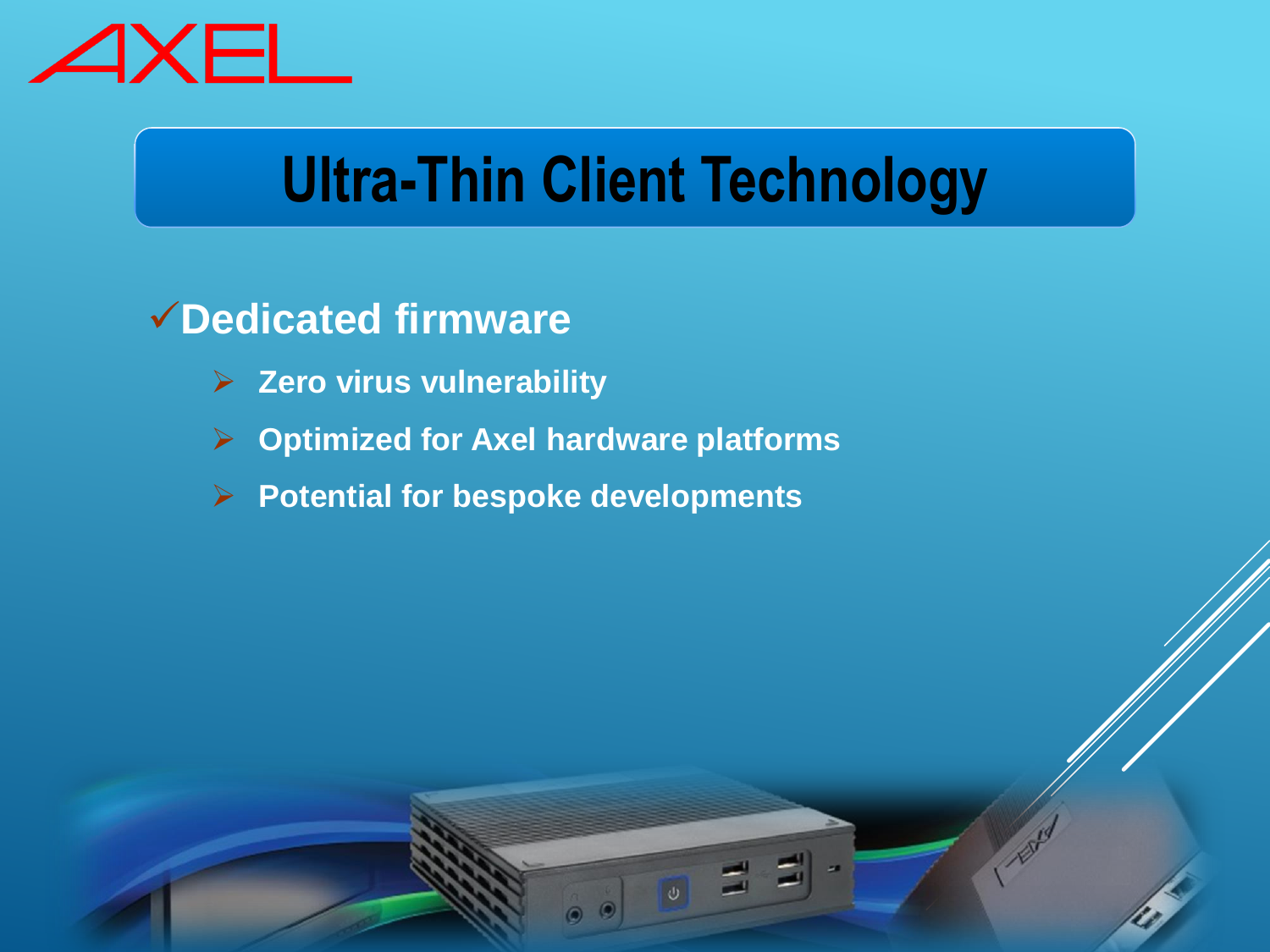

### **AX3000 M80**

### *Compact product*





*VESA Kit included*

**1 x VGA port** ➢ *Up to 1920x1200* ➢ *Colors (16 million)*

**4 x USB 1 x Ethernet 10/100 Mb**

**Consumption : 5 Watts Dimensions : 105x135x27 mm Weight : 350 g**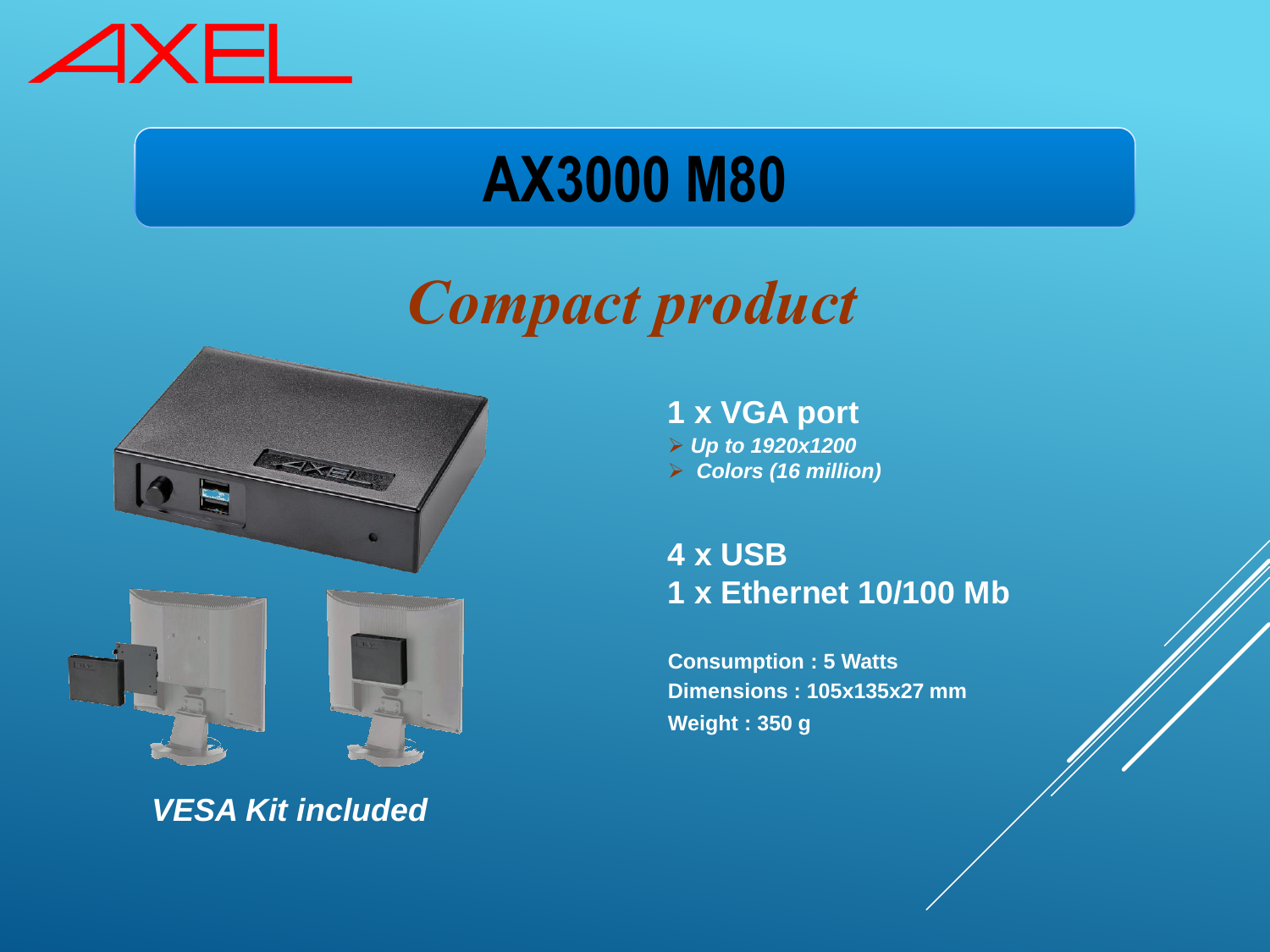

## **AX3000 M85**

#### *For Point of Sales & Industrial Environments*



- **1 x VGA port** ➢ *Up to 1920x1200* ➢ *Colors (16 million)*
- **2 x PS/2 (Keyboard, Mouse) 2 x RS232 serial ports 1 x parallel 4 x USB 1 x Ethernet 10/100 Mb**

**Consumption : 5 Watts** *Dimensions : 216x270x31 mm Weight : 1.35 kg*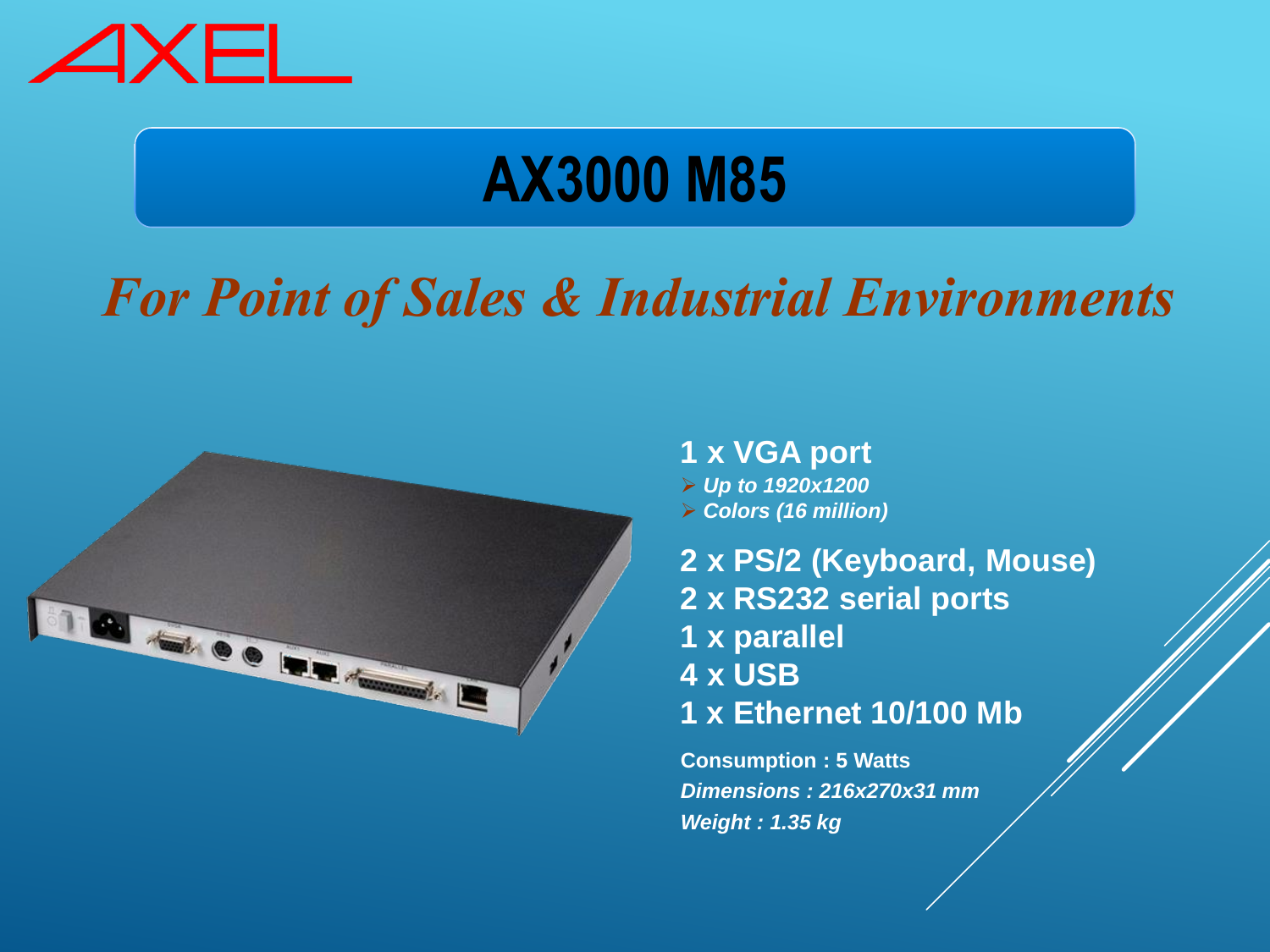

## **AX3000 M90**

#### *High Performance / dual monitor*



*VESA Kit included*

**2 graphics ports (2 x 1920x1200)** ➢ *VGA* ➢ *DisplayPort*

**6 x USB 1 x Ethernet 1Gb**

**802.11 a/b/g/n (factory option)** *- Encryption WEP, WPA and WPA2 - Authentication LEAP and PEAP (ms-chap V2)*

**Consumption : 8 Watts (typical) Dimensions : 150x166x40 mm Weight : 615 g**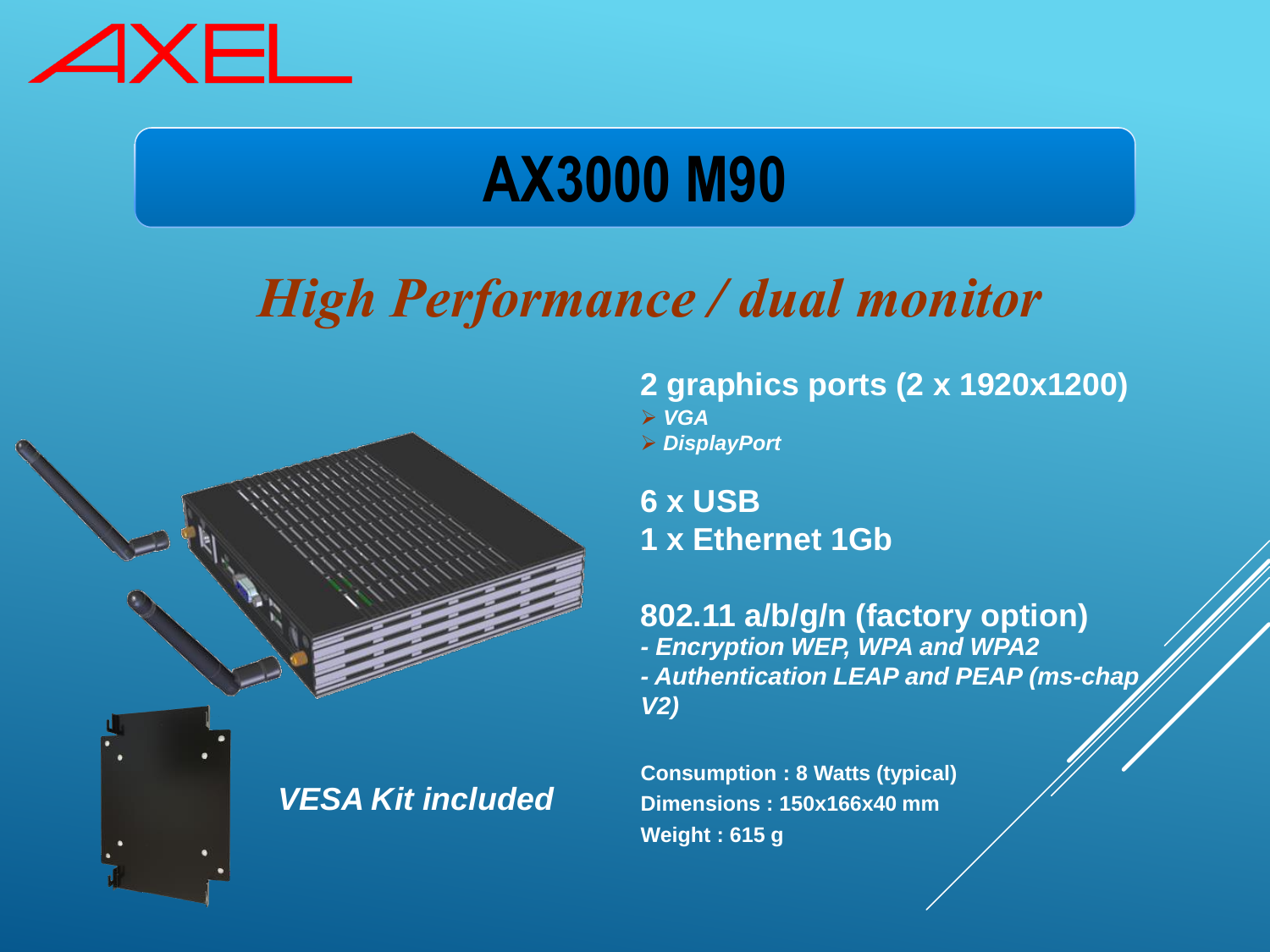

### **Ax3000 M95**

#### *Industrial Environments / dual monitor*



*Option Wireless Kit (802.1 1 a/b/g/n )*

*- Encryption WEP, WPA and WPA2 - Authentication LEAP and PEAP (ms-chap V2)*



- **2 graphics ports (2 x 1920x1200)** ➢ *VGA*
- ➢ *DisplayPort*

**4 x USB 2 x RS232 serial ports 1 x parallel 1 x Ethernet 1Gb Internal PSU**

**Consumption : 10 Watts (mean) Dimensions : 216x270x31 mm Weight : 1,35 kg**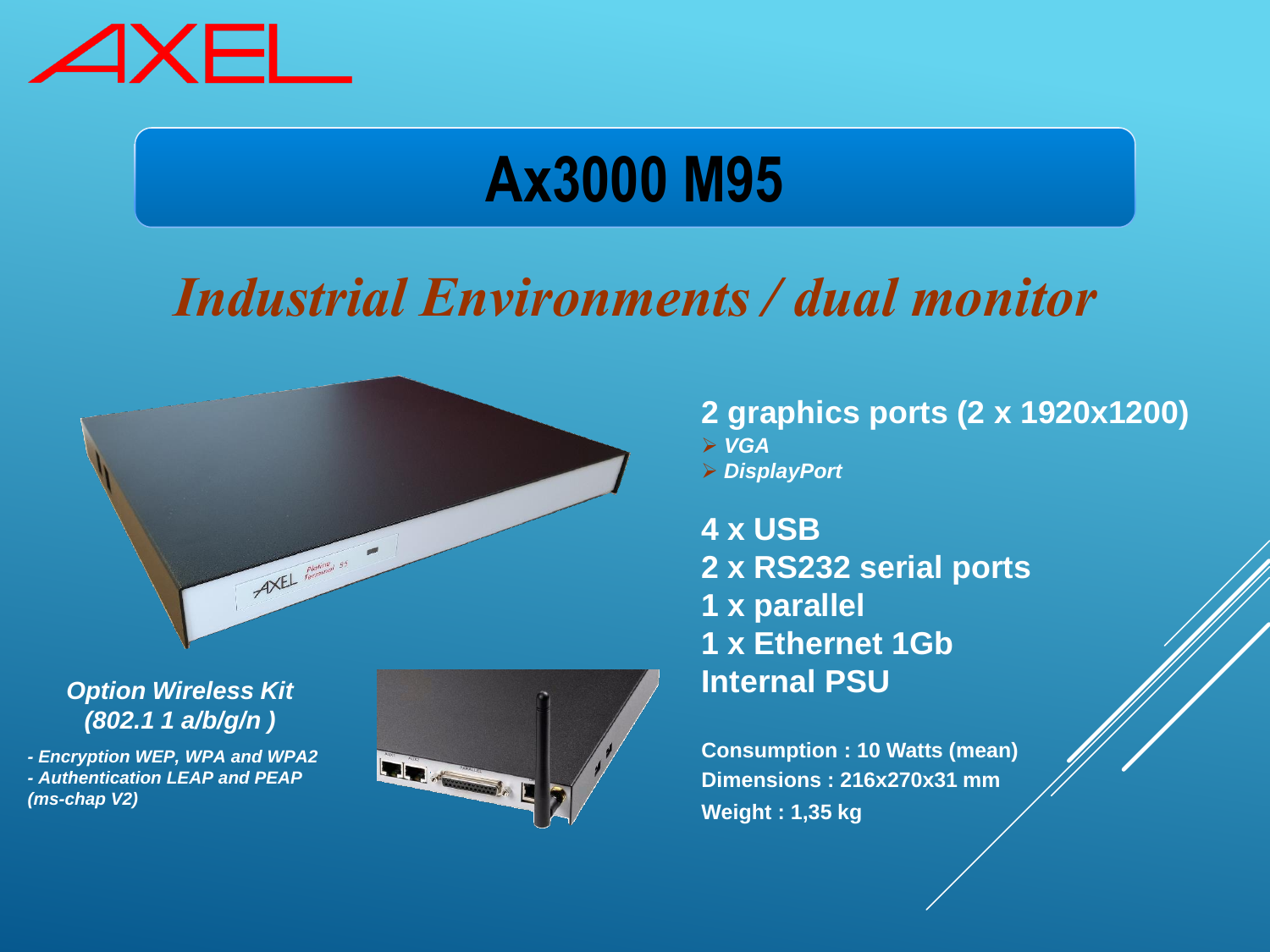

# **AXEL Administration Software**

- ✓ **Management of a large number of terminals**
- ✓ **Standalone software runs on non dedicated PC**

#### ✓ **Main features :**

- Configuration: pull and push
- Remote firmware update
- **E**ull remote control
- **E** Automatic scanning and inventory over WAN
- **E** Auto-configuration of new thin clients
- No license fees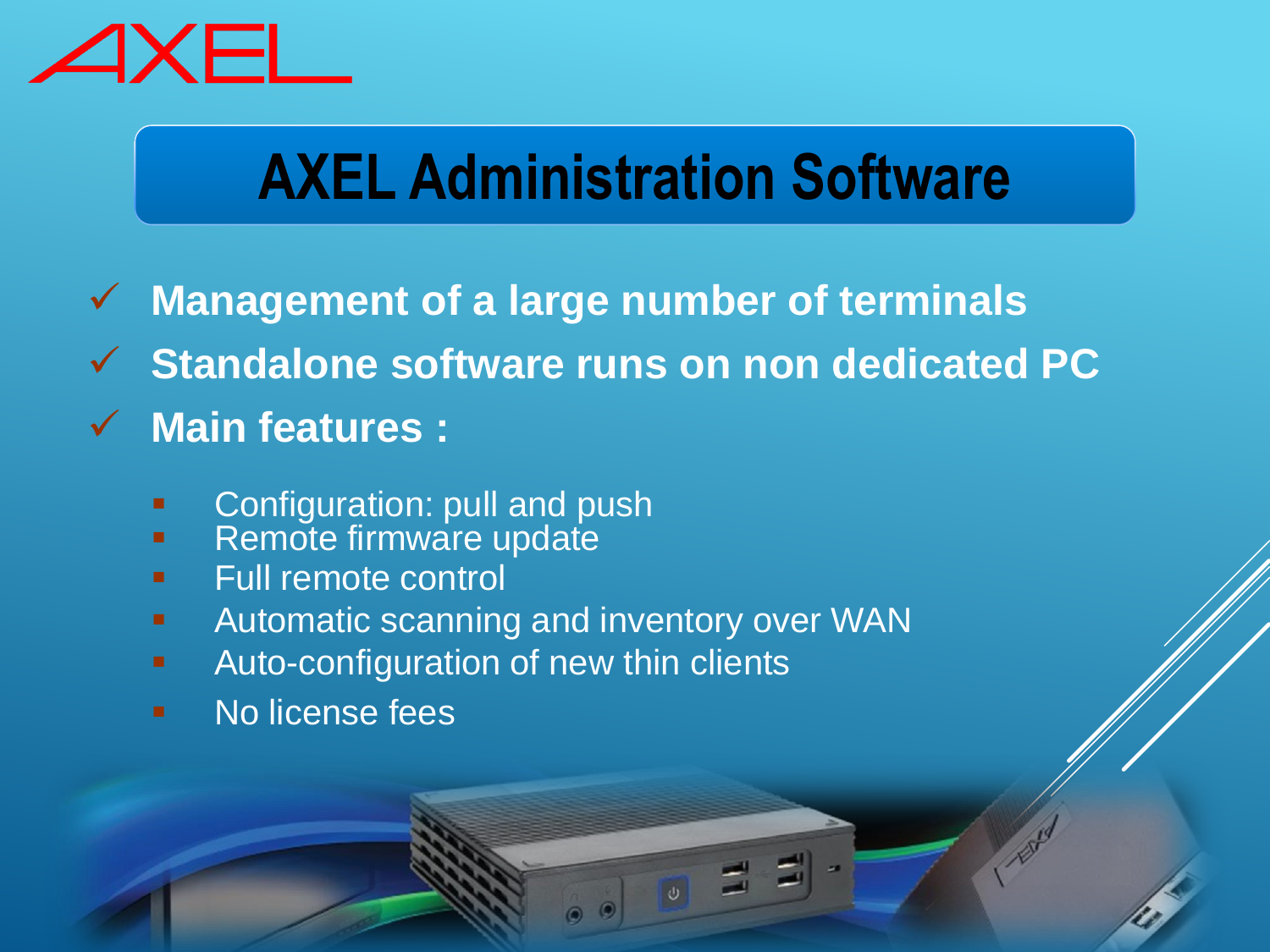

# **Case Study 1 : Health/Pharmacies**

*Smart Card* Offering « smartcard logon » *Mobility*  Wifi support with "roaming" for medical trolleys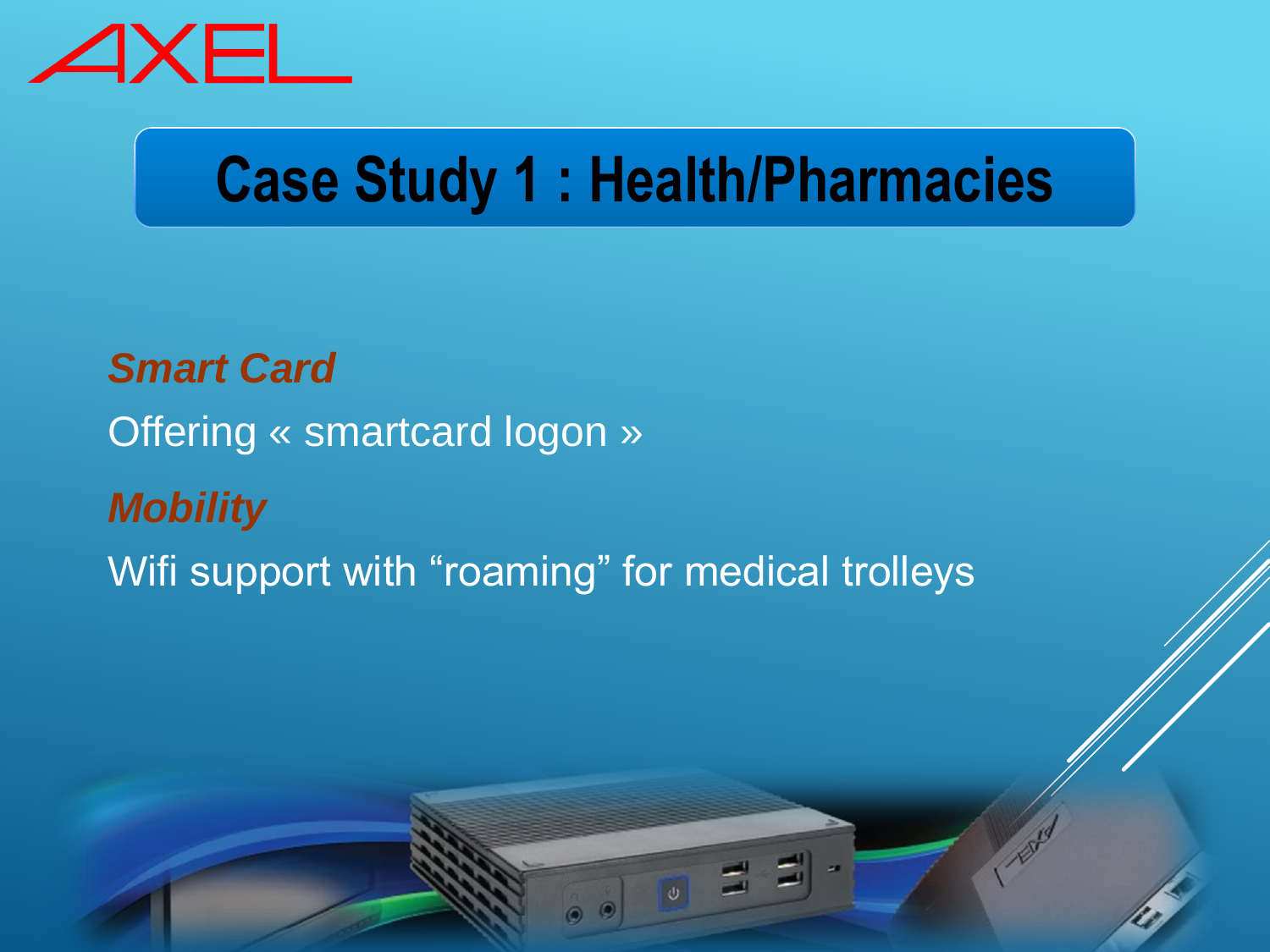

# **Case Study 2 : Education**

#### *Features Tailored for your needs:*

- ➢ Audio support for language labs (mic and speakers)
- ➢ Support of data acquisition devices for life sciences
- ➢ Support of overhead projectors with the display mirroring feature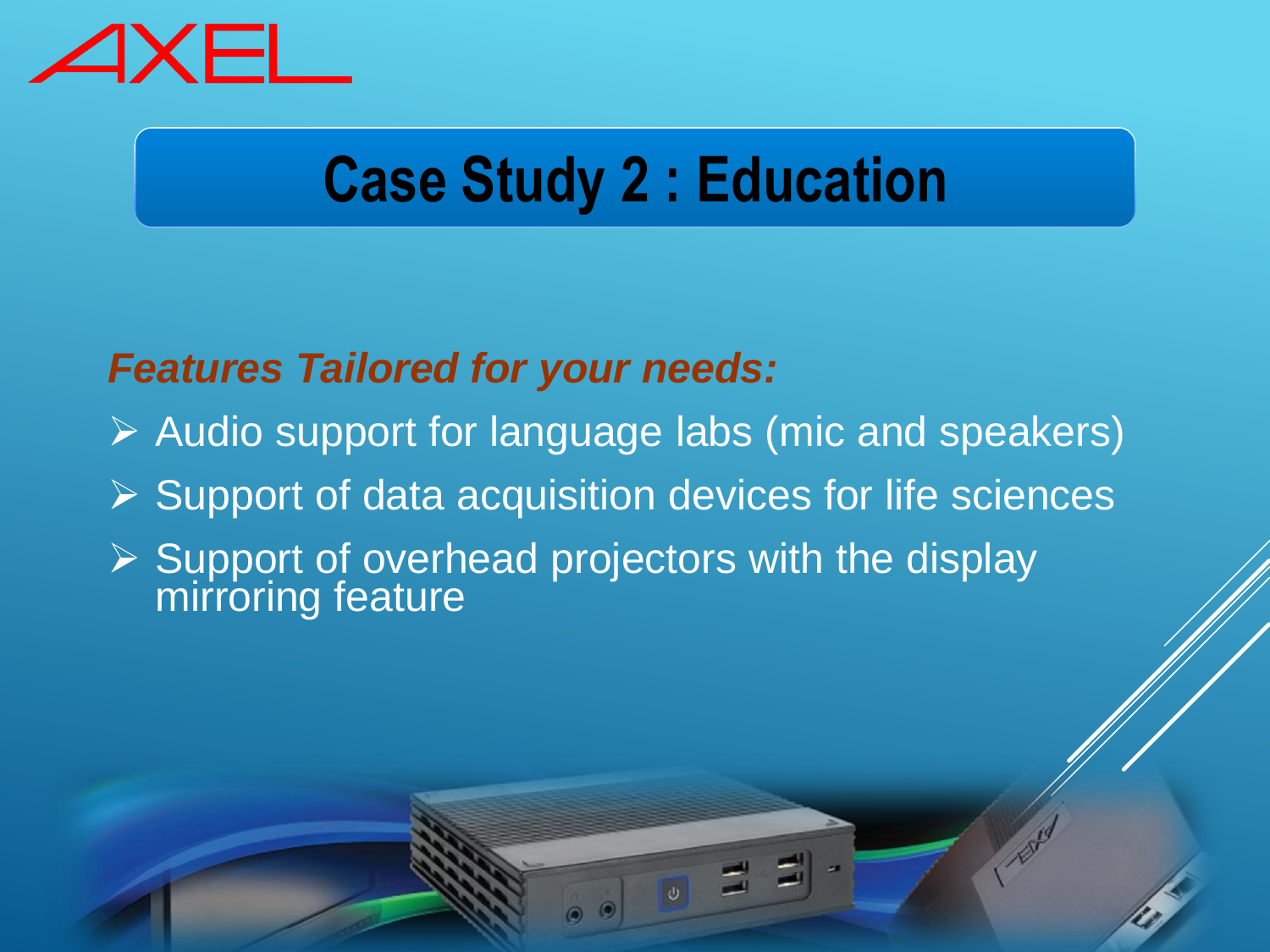

# **Case Study 3 : Industry**

#### *Point of Sales:*

- ➢ Support of multiple and varied POS devices (serial, parallel, USB, networked)
- ➢ Support of touch screens
- *Adverse Environments:*
- ➢ Robust Hardware
- ➢ Metal cases, internal PSU, no cooling vents (M85/M95)